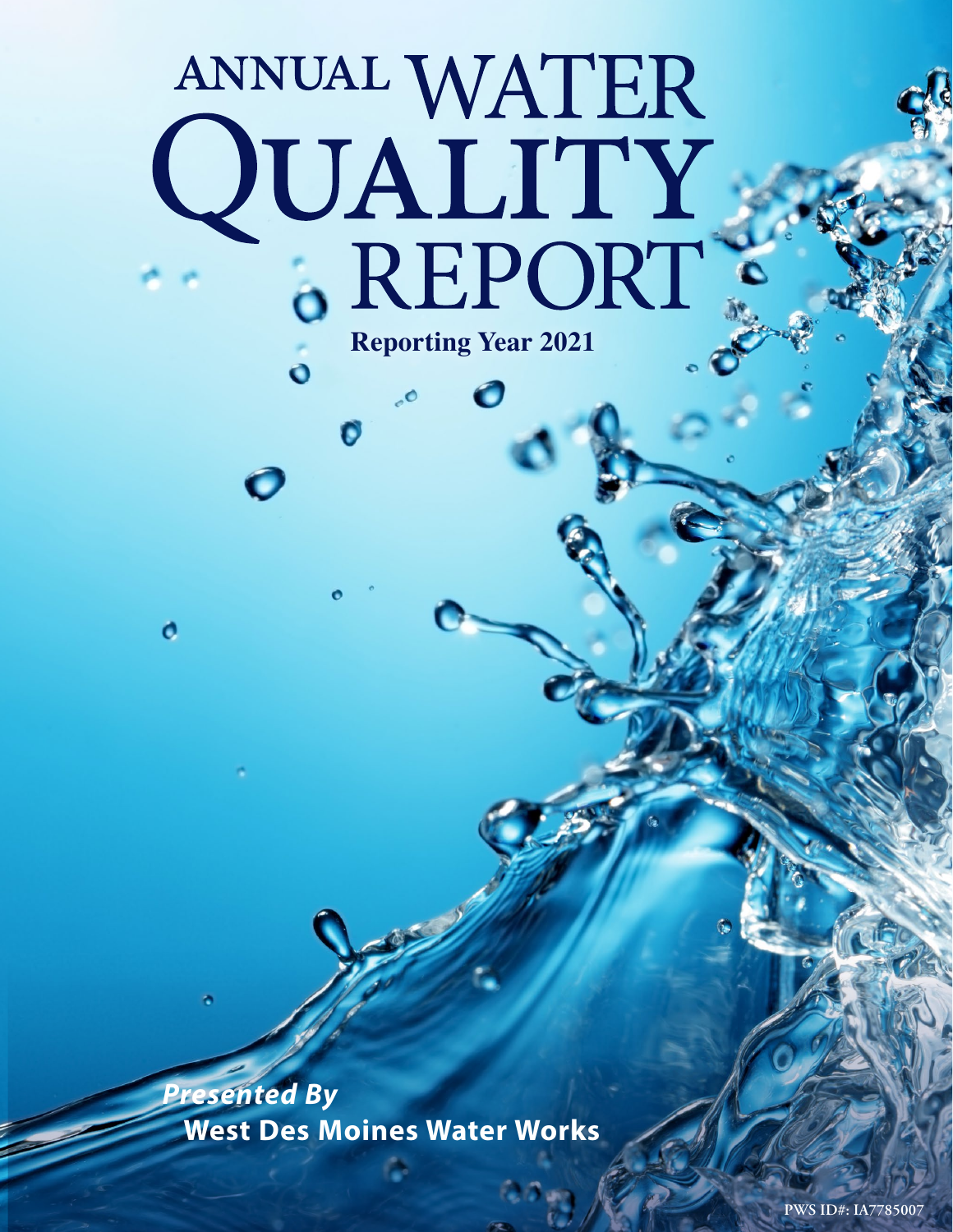

# **We've Come a Long Way**

Once again, we are proud to present our annual water quality report covering the period between January 1 and December 31, 2021. In a matter of only a few decades, drinking water has become exponentially safer and more reliable than at any other point in human history. Our exceptional staff continues to work hard every day—at all hours—to deliver the highest-quality drinking water without interruption. Although the challenges ahead are many, we feel that by relentlessly investing in customer outreach and education, new treatment technologies, system upgrades, and training, the payoff will be reliable, high-quality tap water delivered to you and your family.

# **Water Stress**

 $\bf V$  ater stress occurs when the demand for water exceeds the amount available during a certain period or when poor water quality restricts its use. Water stress causes deterioration of freshwater resources in terms of quantity (aquifer overexploitation, dry rivers, etc.) and quality (eutrophication, organic matter pollution, saline intrusion, etc.).

According to the World Resources Institute [\(www.wri.org\)](http://www.wri.org), the Middle East and North Africa remain the most water-stressed regions on Earth. However, several states in the western half of the U.S. are similarly experiencing extremely high levels of water stress from overuse. It is clear that even in countries with low overall water stress, individual communities may still be experiencing extremely stressed conditions. For example, South Africa and the United States rank #48 and #71 on WRI's list, respectively, yet the Western Cape (the state home to Cape Town) and New Mexico experience extremely high stress levels.

There are undeniably worrying trends in water quality. But by taking action now and investing in better management, we can solve water issues before it's too late.

# **Community Participation**

**Y**ou are invited to participate in our public meetings<br>and voice your concerns about your drinking<br>when Warks Beard water. The West Des Moines Water Works Board of Trustees typically meets at 4:00 p.m. on the third Wednesday of each month. Check [www.wdmww.](http://www.wdmww.com) [com](http://www.wdmww.com) for the most up-to-date meeting schedule.

# **Important Health Information**

Some people may be more vulnerable to contaminants in drinking<br>water than the general population. Immunocompromised persons such as persons with cancer undergoing chemotherapy, persons who have undergone organ transplants, people with HIV/AIDS or other immune system disorders, some elderly,

and infants may be particularly at risk from infections. These people should seek advice about drinking water from their health care providers. The U.S. EPA/ CDC (Centers for Disease Control and Prevention) guidelines on appropriate means to lessen the risk of infection by Cryptosporidium

and other microbial contaminants are available from the Safe Drinking Water Hotline at (800) 426-4791 or [http://water.epa.gov/drink/hotline.](http://water.epa.gov/drink/hotline)



# **Where Does My Water Come From?**

West Des<br>Wolfe eksine Works obtains a portion of its water from 17 shallow wells (all between 40 and 50 feet deep) that draw water from the Raccoon River Alluvial Aquifer. Water is also obtained from four wells drilled into the much (2,500 feet deep). In Des Moines Water



deeper Jordan Aquifer *and SE portion of the city, noted in green,*  addition, some West *Water Works. Areas in blue receive water*  Des Moines water is *produced from West Des Moines Water Works*  purchased from the *A.C. Ward Water Treatment Plant. West Des Moines water customers in the NW receive purchased water from the Des Moines* 

Works. This is treated and purified water from the Raccoon and Des Moines Rivers that, in certain locations, is blended with treated water from the West Des Moines Water Works. Approximately 25 percent of West Des Moines Water Works customers (see map) receive their water solely from the Des Moines Water Works.

# **Think Before You Flush!**

Flushing unused or expired medicines can be harmful to your drinking water. Properly disposing of unused or expired medication helps protect you and the environment. Keep medications out of our waterways by disposing responsibly. To find a convenient drop-off location near you, please visit [https://bit.ly/3IeRyXy.](https://bit.ly/3IeRyXy)

QUESTIONS? For more information about this report, or for any questions relating to your drinking water, please call Mitch Pinkerton, Water Production Manager, at (515) 222-3465.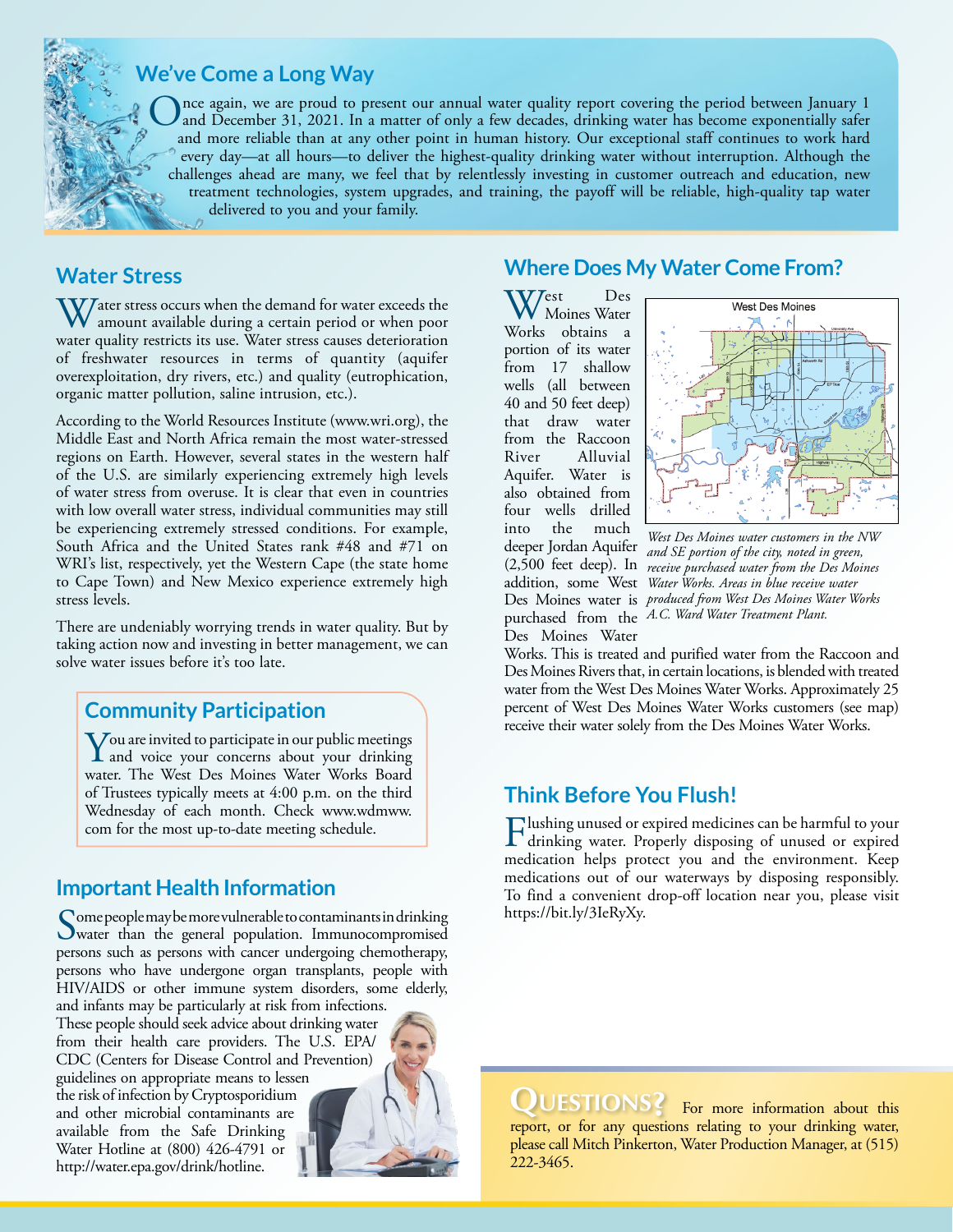# **Substances That Could Be in Water**

To ensure that tap water is safe to drink, the U.S. EPA prescribes regulations limiting the amount of certain contaminants in water provided by public water systems. U.S. Food and Drug Administration regulations establish limits for contaminants in bottled water, which must provide the same protection for public health. Drinking water, including bottled water, may reasonably be expected to contain at least small amounts of some contaminants. The presence of these contaminants does not necessarily indicate that the water poses a health risk.

The sources of drinking water (both tap water and bottled water) include rivers, lakes, streams, ponds, reservoirs, springs, and wells. As water travels over the surface of the land or through the ground, it dissolves naturally occurring minerals, in some cases, radioactive material, and substances resulting from the presence of animals or from human activity. Substances that may be present in source water include:

Microbial Contaminants, such as viruses and bacteria, which may come from sewage treatment plants, septic systems, agricultural livestock operations, or wildlife;

Inorganic Contaminants, such as salts and metals, which can be naturally occurring or may result from urban stormwater runoff, industrial or domestic wastewater discharges, oil and gas production, mining, or farming;

Pesticides and Herbicides, which may come from a variety of sources such as agriculture, urban stormwater runoff, and residential uses;

Organic Chemical Contaminants, including synthetic and volatile organic chemicals, which are by-products of industrial processes and petroleum production and may also come from gas stations, urban stormwater runoff, and septic systems;

Radioactive Contaminants, which can be naturally occurring or may be the result of oil and gas production and mining activities.

For more information about contaminants and potential health effects, call the U.S. EPA's Safe Drinking Water Hotline at (800) 426-4791.

## **Source Water Assessment**

West Des Moines Water Works obtains its water from the sand and gravel of an alluvial aquifer. The alluvial aquifer was determined to be highly susceptible to contamination because the characteristics of the aquifer and overlying materials provide little protection from contamination at the land surface. The alluvial wells are highly susceptible to surface contaminants such as leaking underground storage tanks, contaminant spills, and excess fertilizer application.

West Des Moines Water Works also obtains water from the sandstone and dolomite of the Cambrian-Ordovician Aquifer. The Cambrian-Ordovician Aquifer was determined to have low susceptibility to contamination because the characteristics of the aquifer and overlying materials provide natural protection from contaminants at the land surface. The Cambrian-Ordovician wells will have low susceptibility to surface contaminants such as leaking underground storage tanks, contaminant spills, and excess fertilizer application.

Des Moines Water Works obtains water from one or more surface waters. Surface water sources are susceptible to sources of contamination or pollution within the Raccoon and Des Moines Rivers watersheds. The lab test results for both utilities are listed in this report.

A detailed evaluation of our source water was completed by the Iowa Department of Natural Resources and is available from the water operator at (515) 222-3465.

West Des Moines Water Works obtains some of its water from another public water supply. It is a consecutive water supply, where an originating parent supply provides drinking water to one or more downstream supplies.

## **Lead in Home Plumbing**

If present, elevated levels of lead can cause serious health problems, especially for pregnant women and young<br>children. Lead in drinking water is primarily from materials and components associated with service lines<br>and h f present, elevated levels of lead can cause serious health problems, especially for pregnant women and young and home plumbing. We are responsible for providing high-quality drinking water, but we cannot control the variety of materials used in plumbing components. When your water has been sitting for several hours, you can minimize the potential for lead exposure by flushing your tap for 30 seconds to two minutes before using water for drinking or cooking. If you are concerned about lead in your water, you may wish to have your water tested. Information on lead in drinking water, testing methods, and steps you can take to minimize exposure is available from the Safe Drinking Water Hotline at (800) 426-4791 or at [www.epa.gov/safewater/lead.](http://www.epa.gov/safewater/lead)

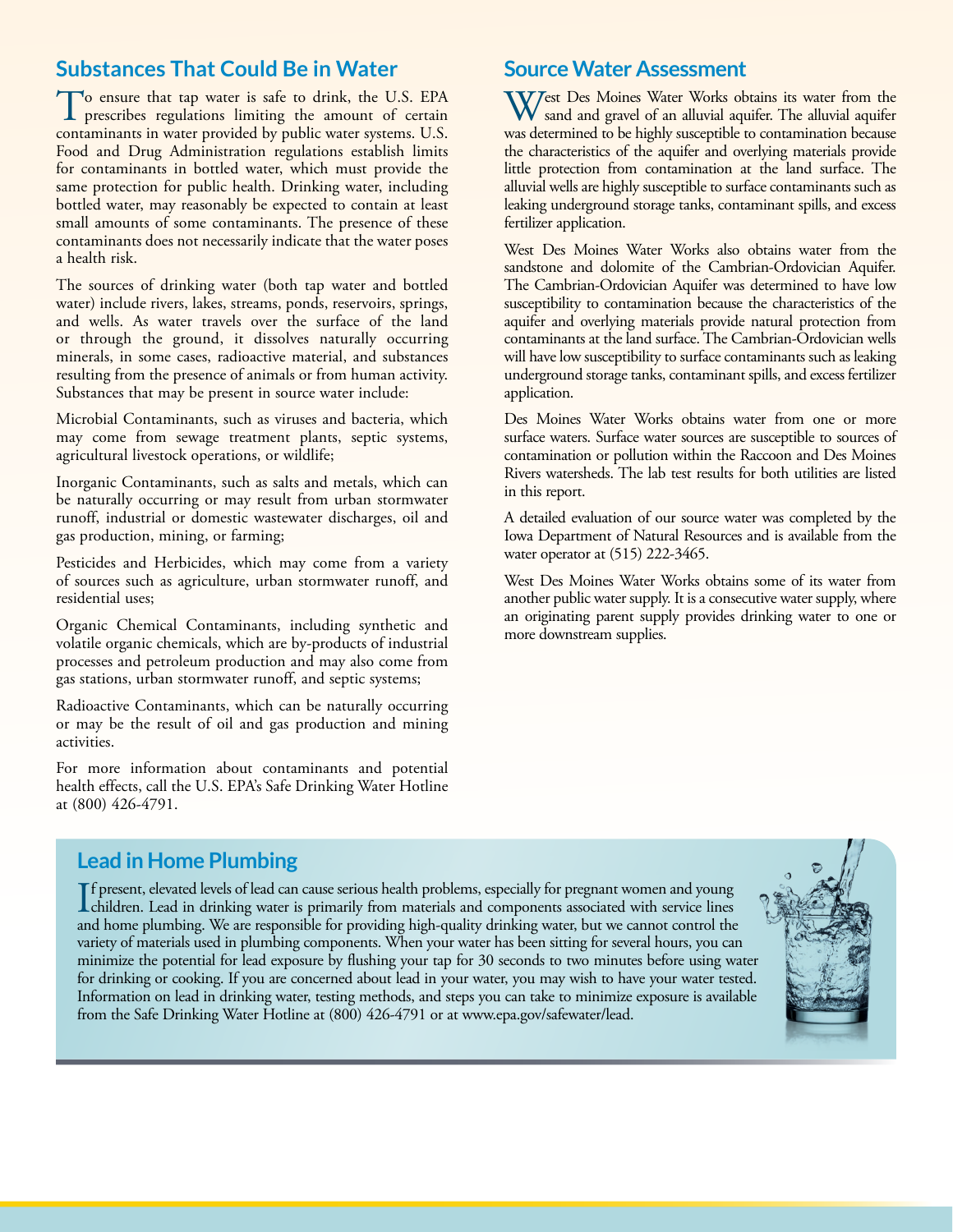# **Test Results**

Our water is monitored for many different kinds of substances on a very strict sampling schedule, and the water we deliver must meet specific health standards. Here, we only show<br>those substances that were detected in our is unsafe to drink; our goal is to keep all detects below their respective maximum allowed levels.

The state recommends monitoring for certain substances less than once per year because the concentrations of these substances do not change frequently. In these cases, the most recent sample data are included, along with the year in which the sample was taken.

| <b>REGULATED SUBSTANCES</b>                 |                                                                                            |                      |                                                        |                                  |                                                    |                                  |                          |                                  |                                              |                |                                                                                                                                    |  |
|---------------------------------------------|--------------------------------------------------------------------------------------------|----------------------|--------------------------------------------------------|----------------------------------|----------------------------------------------------|----------------------------------|--------------------------|----------------------------------|----------------------------------------------|----------------|------------------------------------------------------------------------------------------------------------------------------------|--|
|                                             | <b>West Des Moines Water Works</b><br>A. C. Ward Municipal Water<br><b>Treatment Plant</b> |                      | <b>Des Moines Water Works</b><br><b>McMullen Plant</b> |                                  | Des Moines Water Works Fleur<br><b>Drive Plant</b> |                                  |                          |                                  |                                              |                |                                                                                                                                    |  |
| <b>SUBSTANCE</b><br>(UNIT OF MEASURE)       | <b>YEAR</b><br><b>SAMPLED</b>                                                              | <b>MCL</b><br>[MRDL] | <b>MCLG</b><br>[MRDLG]                                 | <b>AMOUNT</b><br><b>DETECTED</b> | <b>RANGE</b><br>LOW-HIGH                           | <b>AMOUNT</b><br><b>DETECTED</b> | <b>RANGE</b><br>LOW-HIGH | <b>AMOUNT</b><br><b>DETECTED</b> | <b>RANGE</b><br>LOW-HIGH<br><b>VIOLATION</b> |                | <b>TYPICAL SOURCE</b>                                                                                                              |  |
| Alpha Emitters (pCi/L)                      | 2021                                                                                       | 15                   | $\overline{0}$                                         | <b>NA</b>                        | <b>NA</b>                                          | <b>ND</b>                        | <b>NA</b>                | ND <sup>1</sup>                  | NA <sup>1</sup>                              | N <sub>o</sub> | Erosion of natural deposits                                                                                                        |  |
| <b>Arsenic</b> (ppb)                        | 2021                                                                                       | 10                   | $\Omega$                                               | NA                               | <b>NA</b>                                          | <b>NA</b>                        | <b>NA</b>                | NA                               | <b>NA</b>                                    | No             | Erosion of natural deposits; Runoff<br>from orchards; Runoff from glass and<br>electronics production wastes                       |  |
| <b>Atrazine</b> (ppb)                       | 2019                                                                                       | 3                    | $\overline{3}$                                         | <b>NA</b>                        | NA                                                 | <b>ND</b>                        | <b>NA</b>                | 0.1                              | NA                                           | No             | Runoff from herbicide used on row<br>crops                                                                                         |  |
| <b>Chlorine</b> (ppm)                       | 2021                                                                                       | $[4]$                | $[4]$                                                  | 1.1                              | $0.09 - 1.91$                                      | <b>NA</b>                        | <b>NA</b>                | NA                               | <b>NA</b>                                    | No             | Water additive used to control<br>microbes                                                                                         |  |
| cis-1,2-Dichloroethylene (ppb)              | 2019                                                                                       | 70                   | 70                                                     | <b>NA</b>                        | NA                                                 | <b>ND</b>                        | <b>NA</b>                | $0.6^2$                          | $ND-0.6^2$                                   | N <sub>o</sub> | Discharge from industrial chemical<br>factories                                                                                    |  |
| <b>Combined Radium</b> (pCi/L)              | 2018                                                                                       | 5                    | $\overline{0}$                                         | <b>NA</b>                        | <b>NA</b>                                          | <b>ND</b>                        | <b>NA</b>                | ND <sup>2</sup>                  | <b>NA</b>                                    | No             | Erosion of natural deposits                                                                                                        |  |
| $di(2-ethylhexyl)$ Phthalate (ppb)          | 2021                                                                                       | 6                    | $\Omega$                                               | <b>NA</b>                        | NA                                                 | <b>NA</b>                        | <b>NA</b>                | <b>NA</b>                        | <b>NA</b>                                    | N <sub>o</sub> | Discharge from rubber and chemical<br>factories                                                                                    |  |
| Fluoride (ppm)                              | 2018                                                                                       | $\overline{4}$       | $\overline{4}$                                         | 1.2                              | <b>NA</b>                                          | 0.69 <sup>2</sup>                | $0.15 - 0.93^2$          | $0.67^{2}$                       | $0.14 - 0.83^2$                              | N <sub>o</sub> | Erosion of natural deposits; Water<br>additive which promotes strong<br>teeth; Discharge from fertilizer and<br>aluminum factories |  |
| Nitrate <sup>3</sup> (ppm)                  | 2021                                                                                       | 10                   | 10                                                     | 0.42                             | <b>NA</b>                                          | 1.12                             | $0.06 - 2.67$            | 1.42                             | $0.05 - 4.39$                                | N <sub>o</sub> | Runoff from fertilizer use; Leaching<br>from septic tanks, sewage; Erosion of<br>natural deposits                                  |  |
| TTHMs [total trihalomethanes]-Stage 1 (ppb) | 2021                                                                                       | 80                   | <b>NA</b>                                              | 50                               | <b>NA</b>                                          | <b>NA</b>                        | <b>NA</b>                | <b>NA</b>                        | <b>NA</b>                                    | No             | By-product of drinking water<br>disinfection                                                                                       |  |
| Turbidity <sup>4</sup> (NTU)                | 2021                                                                                       | <b>TT</b>            | NA                                                     | <b>NA</b>                        | <b>NA</b>                                          | 0.19                             | $0.02 - 0.19$            | 0.13                             | $ND-0.13$                                    | No             | Soil runoff                                                                                                                        |  |
| <b>Uranium</b> (ppb)                        | 2018                                                                                       | 30                   | $\overline{0}$                                         | NA                               | <b>NA</b>                                          | <b>NA</b>                        | NA                       | NA                               | NA                                           | No             | Erosion of natural deposits                                                                                                        |  |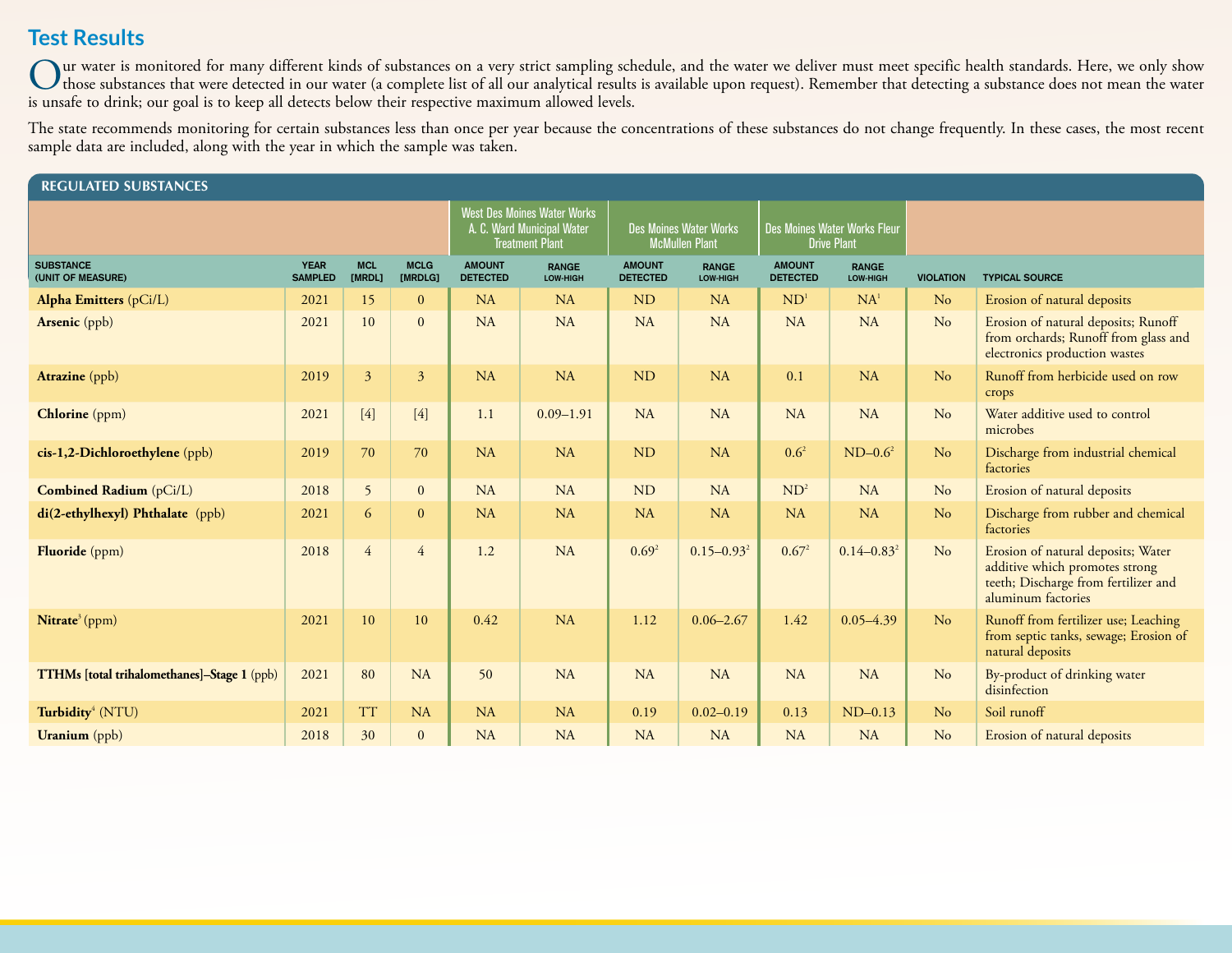| <b>REGULATED SUBSTANCES</b>                     |                               |                      |                        |                                  |                          |                                  |                          |                                  |                               |                                  |                          |                  |                                                                                                                                          |  |
|-------------------------------------------------|-------------------------------|----------------------|------------------------|----------------------------------|--------------------------|----------------------------------|--------------------------|----------------------------------|-------------------------------|----------------------------------|--------------------------|------------------|------------------------------------------------------------------------------------------------------------------------------------------|--|
|                                                 |                               |                      |                        |                                  | <b>LP Moon ASR Well</b>  |                                  | McMullen Plant ASR Well  |                                  | <b>Des Moines Water Works</b> | <b>Army Post ASR</b>             |                          |                  |                                                                                                                                          |  |
| <b>SUBSTANCE</b><br>(UNIT OF MEASURE)           | <b>YEAR</b><br><b>SAMPLED</b> | <b>MCL</b><br>[MRDL] | <b>MCLG</b><br>[MRDLG] | <b>AMOUNT</b><br><b>DETECTED</b> | <b>RANGE</b><br>LOW-HIGH | <b>AMOUNT</b><br><b>DETECTED</b> | <b>RANGE</b><br>LOW-HIGH | <b>AMOUNT</b><br><b>DETECTED</b> | <b>RANGE</b><br>LOW-HIGH      | <b>AMOUNT</b><br><b>DETECTED</b> | <b>RANGE</b><br>LOW-HIGH | <b>VIOLATION</b> | <b>TYPICAL SOURCE</b>                                                                                                                    |  |
| <b>Alpha Emitters</b> (pCi/L)                   | 2021                          | 15                   | $\mathbf{0}$           | <b>ND</b>                        | <b>NA</b>                | 2.9                              | <b>NA</b>                | <b>NA</b>                        | <b>NA</b>                     | 9.2                              | <b>NA</b>                | N <sub>o</sub>   | Erosion of natural<br>deposits                                                                                                           |  |
| Arsenic (ppb)                                   | 2021                          | 10                   | $\mathbf{0}$           | <b>ND</b>                        | NA                       | $\mathbf{1}$                     | $ND-1$                   | NA                               | <b>NA</b>                     | $\overline{3}$                   | $2 - 3$                  | N <sub>o</sub>   | Erosion of natural<br>deposits; Runoff from<br>orchards; Runoff from<br>glass and electronics<br>production wastes                       |  |
| Atrazine (ppb)                                  | 2019                          | $\mathfrak{Z}$       | $\mathfrak{Z}$         | ND <sup>2</sup>                  | <b>NA</b>                | ND <sup>2</sup>                  | <b>NA</b>                | <b>NA</b>                        | <b>NA</b>                     | ND <sup>2</sup>                  | <b>NA</b>                | N <sub>o</sub>   | Runoff from herbicide<br>used on row crops                                                                                               |  |
| Chlorine (ppm)                                  | 2021                          | $[4]$                | $[4]$                  | <b>NA</b>                        | <b>NA</b>                | <b>NA</b>                        | NA                       | $\mathbf{1}$                     | $0.26 - 1.79$                 | NA                               | <b>NA</b>                | N <sub>o</sub>   | Water additive used to<br>control microbes                                                                                               |  |
| cis-1,2-Dichloroethylene<br>(ppb)               | 2019                          | 70                   | 70                     | NA                               | <b>NA</b>                | <b>NA</b>                        | <b>NA</b>                | <b>NA</b>                        | <b>NA</b>                     | <b>NA</b>                        | NA                       | N <sub>o</sub>   | Discharge from<br>industrial chemical<br>factories                                                                                       |  |
| Combined Radium (pCi/L)                         | 2018                          | 5                    | $\mathbf{0}$           | $1.1^2$                          | NA                       | ND <sup>2</sup>                  | <b>NA</b>                | <b>NA</b>                        | <b>NA</b>                     | $1.5^{2}$                        | NA                       | N <sub>o</sub>   | Erosion of natural<br>deposits                                                                                                           |  |
| di(2-ethylhexyl) Phthalate<br>(ppb)             | 2021                          | 6                    | $\mathbf{0}$           | <b>ND</b>                        | <b>NA</b>                | ND                               | <b>NA</b>                | <b>NA</b>                        | <b>NA</b>                     | <b>ND</b>                        | <b>NA</b>                | N <sub>o</sub>   | Discharge from rubber<br>and chemical factories                                                                                          |  |
| Fluoride (ppm)                                  | 2018                          | $\overline{4}$       | $\overline{4}$         | $1.12^{2}$                       | $0.57 - 1.54^2$          | $0.8^{2}$                        | $0.25 - 0.93^2$          | <b>NA</b>                        | <b>NA</b>                     | $1.23^{2}$                       | $0.74 - 1.61^2$          | N <sub>o</sub>   | Erosion of natural<br>deposits; Water additive<br>which promotes strong<br>teeth; Discharge from<br>fertilizer and aluminum<br>factories |  |
| Nitrate <sup>3</sup> (ppm)                      | 2021                          | 10                   | 10                     | 1.59                             | $1.36 - 1.80$            | 0.40                             | $0.06 - 1.98$            | <b>NA</b>                        | <b>NA</b>                     | 1.31                             | $0.56 - 1.77$            | No               | Runoff from fertilizer<br>use; Leaching from<br>septic tanks, sewage;<br>Erosion of natural<br>deposits                                  |  |
| TTHMs [total trihalomethanes]-<br>Stage 1 (ppb) | 2021                          | 80                   | <b>NA</b>              | <b>NA</b>                        | <b>NA</b>                | <b>NA</b>                        | <b>NA</b>                | 67                               | <b>NA</b>                     | <b>NA</b>                        | NA                       | N <sub>o</sub>   | By-product of drinking<br>water disinfection                                                                                             |  |
| Turbidity <sup>4</sup> (NTU)                    | 2021                          | <b>TT</b>            | <b>NA</b>              | <b>NA</b>                        | <b>NA</b>                | <b>NA</b>                        | <b>NA</b>                | <b>NA</b>                        | <b>NA</b>                     | NA                               | NA                       | N <sub>o</sub>   | Soil runoff                                                                                                                              |  |
| <b>Uranium</b> (ppb)                            | 2018                          | 30                   | $\mathbf{0}$           | <b>NA</b>                        | <b>NA</b>                | <b>NA</b>                        | <b>NA</b>                | <b>NA</b>                        | <b>NA</b>                     | 1.9                              | <b>NA</b>                | N <sub>o</sub>   | Erosion of natural<br>deposits                                                                                                           |  |